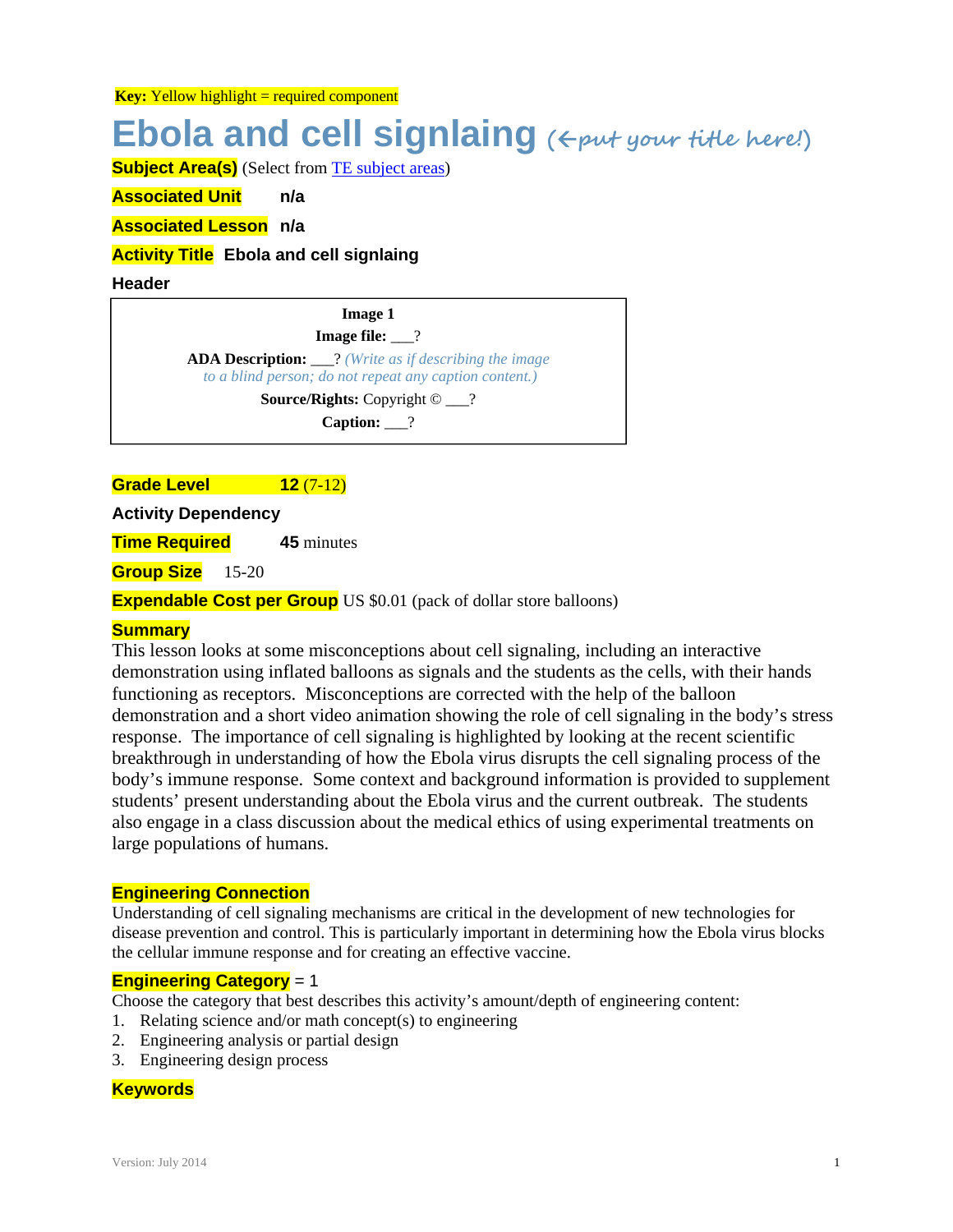#### **Educational Standards** (List 2-4)

Source, year, standard number(s)/letter(s), grade band and text (its unique ID# is optional) State STEM Standard (required)

- Subchapter C. High School (9-12)
	- Biology (9-11)
		- Science concepts. The student knows that biological systems work to achieve and maintain balance. The student is expected to: (9-11)

**Current Standard:** • investigate and analyze how organisms, populations, and communities respond to external factors; (9-11)

- Subchapter C. High School (9-12)
	- Biology (9-11)

 • Science concepts. The student knows that biological systems work to achieve and maintain balance. The student is expected to: (9-11)

#### **Current Standard:**

 • summarize the role of microorganisms in both maintaining and disrupting the health of both organisms and ecosystems; and (9-11)

 • Science concepts. The student knows that cells are the basic structures of all living things with specialized parts that perform specific functions and that viruses are different from cells. The student is expected to: (9-11) .

#### **Current Standard:**

 • compare the structures of viruses to cells, describe viral reproduction, and describe the role of viruses in causing diseases such as human immunodeficiency virus (HIV) and influenza.

 • Scientific processes. The student uses critical thinking, scientific reasoning, and problem solving to make informed decisions within and outside the classroom. The student is expected to: (9-11)

#### **Current Standard:**

 • communicate and apply scientific information extracted from various sources such as current events, news reports, published journal articles, and marketing materials;

#### **Current Standard:**

 • evaluate the impact of scientific research on society and the environment; (9-11) (no curriculum aligned)

#### ITEEA Standard (required)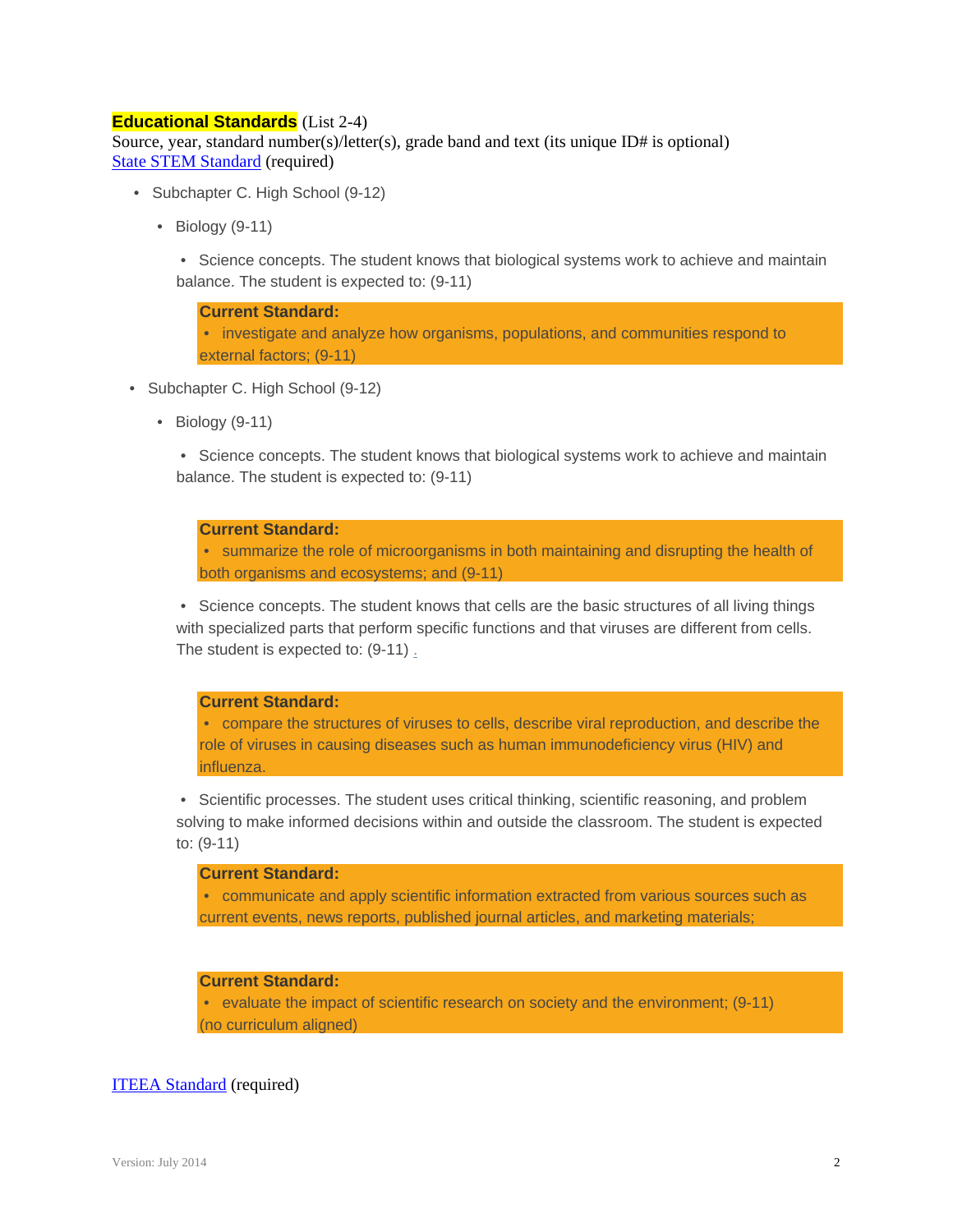The Nature of Technology (K-12) ...show (546 lessons/activities/units aligned)

 • Standard 1. Students will develop an understanding of the characteristics and scope of technology. (K-12) ...show (175 lessons/activities/units aligned)

• In order to comprehend the scope of technology, students should learn that: (K-12) ...show (163 lessons/activities/units aligned)

**Current Standard:**

 • J. The nature and development of technological knowledge and processes are functions of the setting. (9-12)

• The Nature of Technology (K-12) ...show (546 lessons/activities/units aligned)

• Standard 2. Students will develop an understanding of the core concepts of technology. (K-

12) ...show

(140 lessons/activities/units aligned)

 • In order to comprehend the core concepts of technology, students should learn that: (K-12) ...show

(139 lessons/activities/units aligned)

#### **Current Standard:**

 • DD Quality control is a planned process to ensure that a product, service, or system meets established criteria. (9-12)

•W. Systems thinking applies logic and creativity with appropriate compromises in complex real-life problems. (9-12)

 • X. Systems, which are the building blocks of technology, are embedded within larger technological, social, and environmental systems. (9-12)

#### NGSS Standard (strongly recommended)

CCSS Standard (strongly recommended)

#### **Pre-Requisite Knowledge**

#### **Learning Objectives**

After this activity, students should be able to:

**Understand the importance of cell signaling in disease treatment and vaccine development** 

#### **Materials List**

Each group needs:

- $\bullet$  n/a
- To share with the entire class:
- 4 balloons

#### **Introduction / Motivation**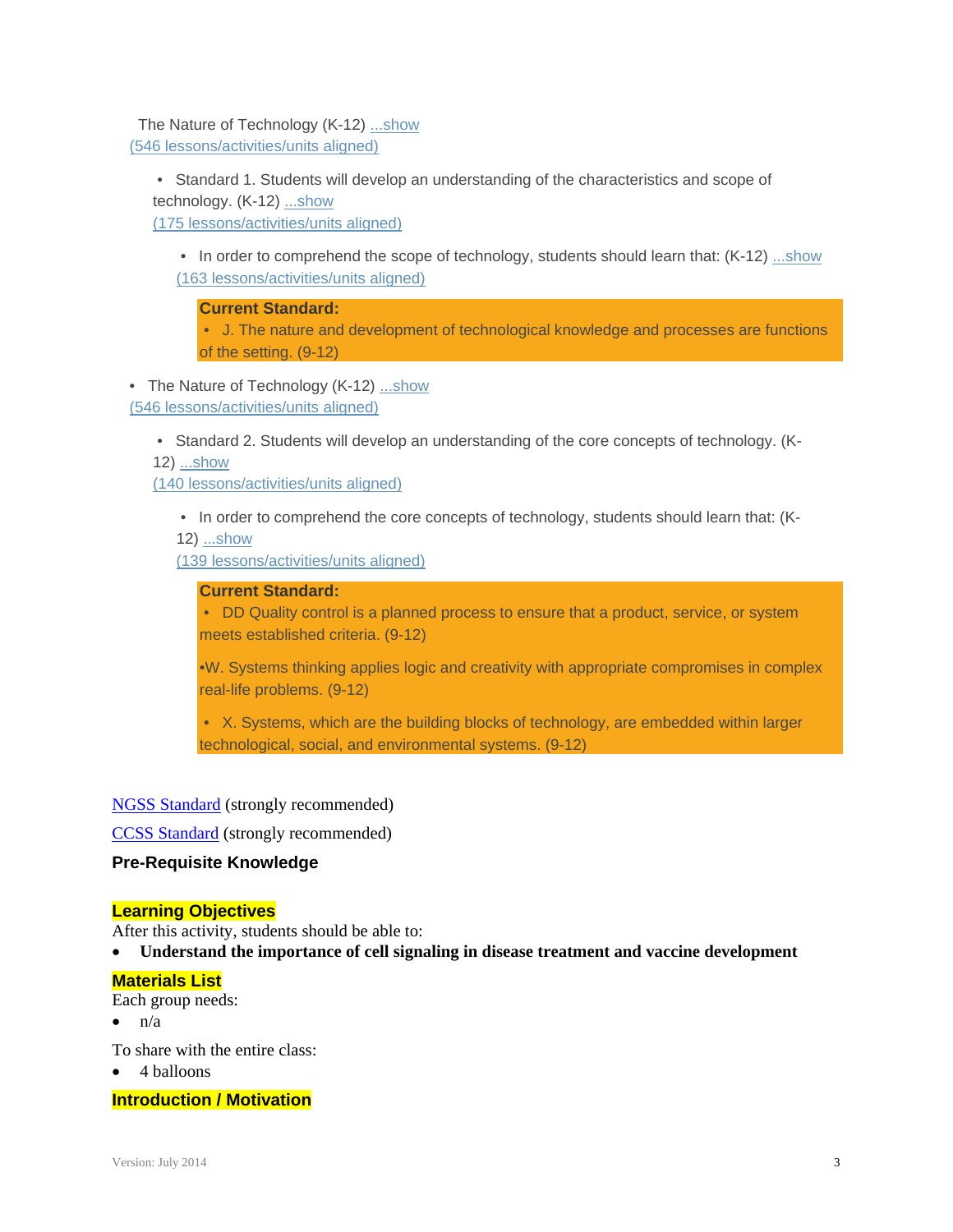Show students a "meme" of cell signaling and have a discussion of their present understanding of cell signaling and why it's important for organism functioning:



Show the students an example video or a Rube Goldberg machine to communicate the concept of a signal cascade.

#### **Vocabul ary / Definit tions**

| <b>Word</b>     | <b>Definition</b>                                                                                                                                                |
|-----------------|------------------------------------------------------------------------------------------------------------------------------------------------------------------|
| Cell signaling  | part of a complex system of communication that governs basic cellular activities<br>and coordinates cell actions. The ability of cells to perceive and correctly |
|                 | respond to their microenvironment is the basis of development, tissue repair, and                                                                                |
|                 | immunity as well as normal tissue homeostasis.                                                                                                                   |
| Cell surface    | specialized integral membrane proteins that take part in communication between                                                                                   |
| Receptor        | the cell and the outside world                                                                                                                                   |
| Channel protein | allows the transport of specific substances across a cell membrane.                                                                                              |
| Signal cascade  | occurs when an extracellular signaling molecule activates a specific receptor                                                                                    |
|                 | located on the cell surface or inside the cell. In turn, this receptor triggers a                                                                                |
|                 | biochemical chain of events inside the cell, creating a response                                                                                                 |
| Ebola virus     | one of five known viruses within the genus <i>Ebolavirus</i> . Four of the five known                                                                            |
|                 | ebolaviruses, including EBOV, cause a severe and often fatal hemorrhagic                                                                                         |
|                 | fever in humans and other mammals,                                                                                                                               |
|                 | Its genome is a single-stranded RNA approximately 19,000 nucleotides long. It                                                                                    |
|                 | encodes seven structural proteins: nucleoprotein (NP), polymerase                                                                                                |
|                 | cofactor (VP35), (VP40), GP, transcription activator (VP30), VP24, and RNA-                                                                                      |
|                 | dependent RNA polymerase(L).                                                                                                                                     |

#### **Procedure Background**

### **Before th he Activity**

• Show students a "meme" of cell signaling and have a discussion of their present understanding of cell signaling and why it's important for organism functioning:



 $\bullet$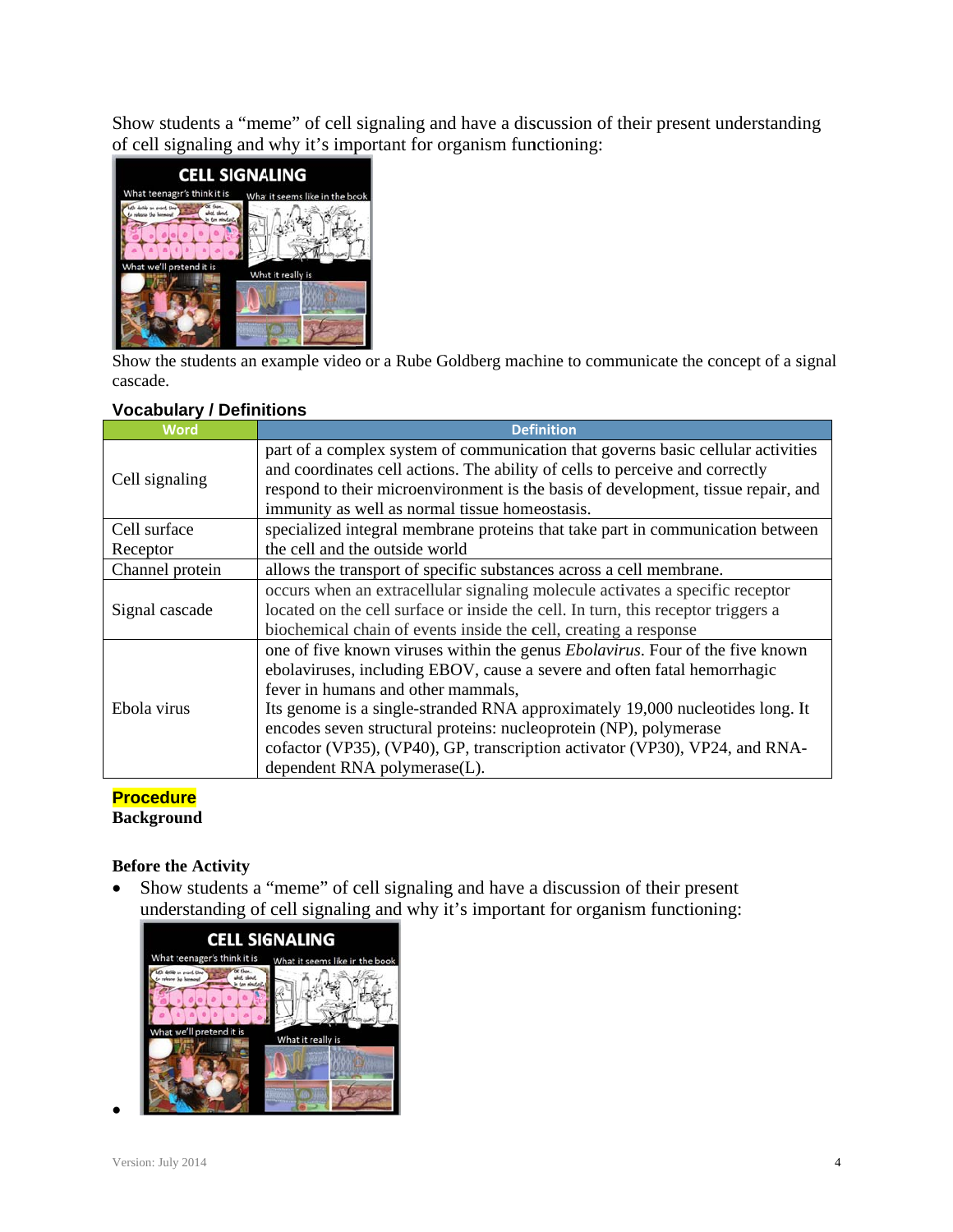#### **With the Students**

- 1. Show the students a short video clip of a Rube Goldberg machine to demonstrate the concept of a signal cascade.
- 2. Complete the "receptor vs. response" activity to help students understand how cell signaling works.
	- a. Start with some balloons in the front of the class.
	- b. Share the game rules:
	- c. Rule 1: if you make contact with the balloon and skipped breakfast  $\rightarrow$  stand up
	- d. Rule 2: if you make contact with the balloon and got less than 8 hours of sleep  $\rightarrow$  turn to face the back of the room
	- e. Rule 3: if you make contact with the balloon and haven't finished your homework  $\rightarrow$ raise your hand
	- f. Do all that apply and if you make contact again return to your original position, repeat the above rules after the  $3<sup>rd</sup>$  contact
	- 3. After the activity, discuss with the students what part of the activity represented the signal (the baloong), the receptor (students hand), and the response (standing, turning or hand raising).
	- 4. Discuss how the activity has some similarities and differences with real cell signaling; examples:
		- a. Similarity: some signals may cause different responses in different cells (i.e. some student may raise their hands AND stand up while others will have a different combination of responses)
		- b. Similarity: cell signals may function to turn a response "on" or "off" (students alternate between response and returning to their original positions)
		- c. Difference: signals often attach themselves or even enter a cell
	- 5. Show students a short video clip of the cell signal and cascading response that produces a "stress" response or sweating and raised body hair (http://learn.genetics.utah.edu/content/cells/cellcom/).
	- 6. Discuss the recent Ebola virus outbreak and determine students present understanding of the disease's mechanism.
	- 7. Provide an explanation of the history and functioning of the virus (http://www.washingtonpost.com/posttv/world/how-the-ebola-virusworks/2014/08/01/257d57d4-19c3-11e4-88f7-96ed767bb747\_video.html).
	- 8. Have students read about the recent development in understanding of Ebola structure and function (http://www.sciencedaily.com/releases/2014/08/140813130044.htm).
	- 9. Finally foster a class discussion of the medical ethics of using new, but relatively untested vaccines on patients infected in the current outbreak.

**Image** Insert Image # or Figure # here (use Figure # if referenced in text)



#### **Attachments**

http://learn.genetics.utah.edu/content/cells/cellcom/